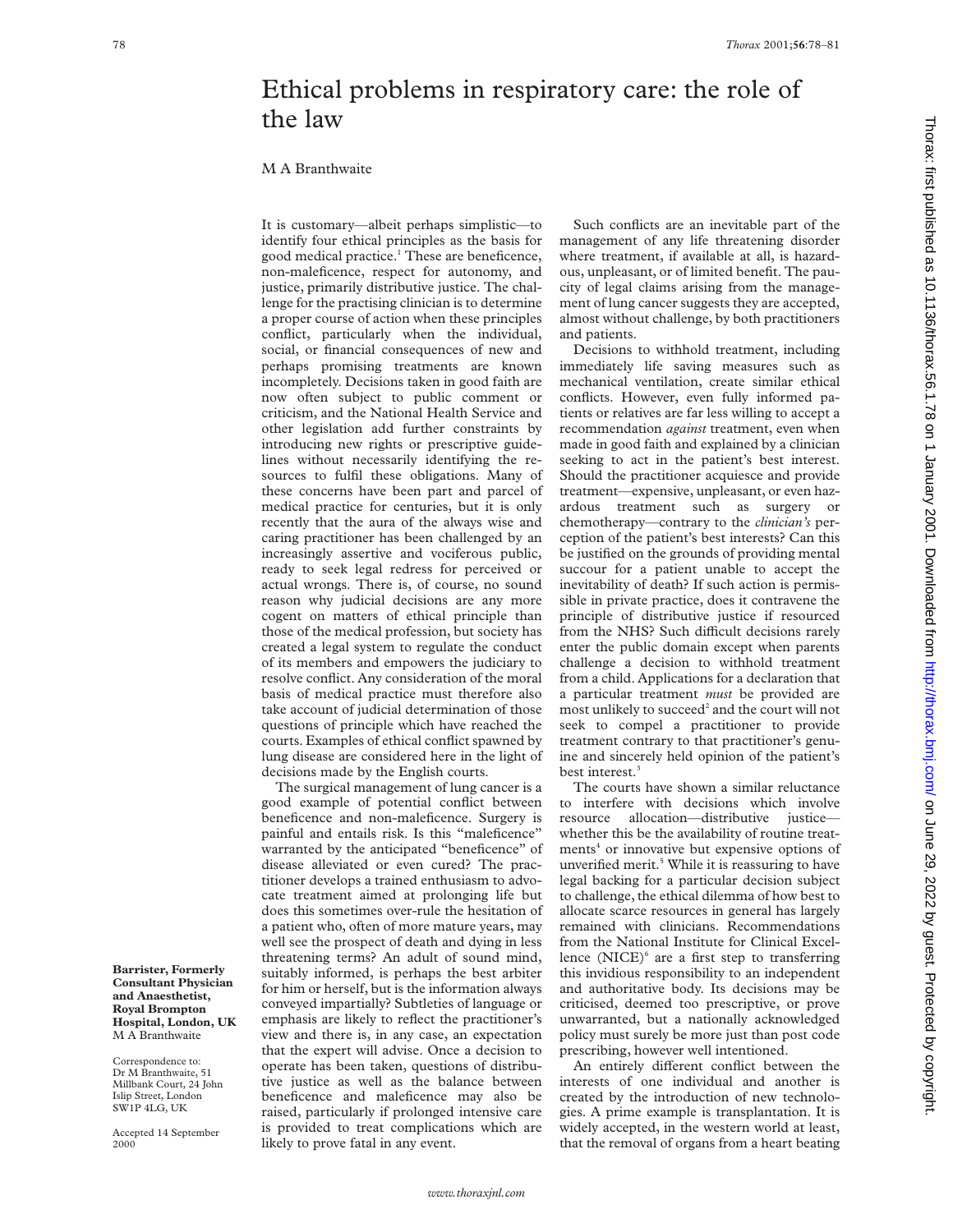cadaver contravenes no moral principles because the donor is deemed to be dead. The recipient benefits from the loss of another. Implicit within the decision to recruit a patient to the transplant waiting list is the wish—or hope—that an unknown person of appropriate characteristics will die so that the recipient may live—or at least have a chance to live. Harm is suffered by one for the benefit of another. The nature of the harm suffered by the donor, be it a natural disease process or the consequence of a human act, is irrelevant. Beneficence can only be secured by harm—possibly maleficence (wrong doing)—to another.

There is no boundless supply of cadaveric donor organs and so attention has turned to alternative sources. A preliminary trial of mechanical ventilation to preserve physiological equilibrium in patients expected to develop the criteria of brain stem death in a matter of hours or days was terminated because legal advice (not a judicial decision) was that such treatment would be unlawful.<sup>7</sup> The reason given was that mechanical ventilation was not in the best interests of the potential donor and, indeed, could be positively detrimental if, by preserving physiological equilibrium, an otherwise fatal neurological condition resulted instead in persistent vegetative state. A similar conflict between harm to the donor and benefit to the recipient is posed by the removal of healthy organs from adults for donation to their children, the maintenance to term of a pregnancy in which the fetus (a potential organ donor) is known to be anencephalic, or even the cloning of tissue for transplantation from harvested fetal material. The underlying moral principle is the Kantian philosophy that persons are an end in themselves and should not be treated as a means to an end. Do some living organisms—the fetus, the anencephalic, the nearly brain dead adult, or even the convicted criminal<sup>8</sup>-have such little value that they lie outside this provision?

To what extent is it possible to negate at least some of this moral uncertainty by invoking autonomy? A child's parent may implore the practitioner to transplant an organ but is such consent to being harmed legally valid?<sup>9</sup> Can it be argued that the physical harm is negated by the psychological benefit of saving the life of one's own child? Would it be a step too far to impose donation of a non-regenerating organ on a twin sibling below the age of valid legal consent? If consent is all that is required to validate the removal of human organs for donation to another, why is it morally unacceptable to sell organs commercially if bodies, health, or even life can be sacrificed for personal and/or societal gain in other circumstances—for example, prostitution, hazardous employment, or military service?

It is tempting to promote xenotransplantation as an answer to this ethical dilemma but is there really a morally acceptable basis for killing members of other species—or breeding them intentionally—so that the sick of *Homo sapiens* can be cured? There may be social repugnance at breeding, for instance, infant chimpanzees as a source of donor organs, but

mankind has not previously displayed undue deference to other species or their environment. The argument deployed to halt, or at least delay, the implementation of xenotransplantation was the potential risk of disease transmission and the possibility that this might be passed from one generation to another and hence threaten society as a whole.<sup>10</sup> Here the balance of ethical principles has changed again—the benefit is to the recipient and the harm is to a donor animal; human autonomy, at least for the index generation, has not been transgressed but justice for society as a whole may be under threat. Which interest should prevail? The very real possibility that unforeseen but highly damaging consequences can flow from new procedures has been brought into sharp focus by the epidemic of BSE and new variant CJD, and by the unexpected death of the recipient of trial gene therapy administered in a viral vector.<sup>11</sup>

Responsibility for unknown and possibly disastrous consequences is an integral part of research both in the physical and biological sciences. The need for informed consent—in other words, respect for autonomy—is accepted without question today but the practitioner must also consider the balance between beneficence and maleficence, both individually and for society as a whole. Nowhere is this more difficult than with research in children. A parent can give or withhold consent to medical treatment, but only if acting in the child's best interest.<sup>12</sup> Parents are likely to want the best for their child, but how is "best" to be defined if research is precluded by lack of consent?13 The sincere enthusiasm of an investigator is likely to be conveyed to the parent, and the emotional circumstances in which therapeutic decisions must often be taken are a reminder of the need for exceptional care in obtaining *demonstrably* valid consent, even for therapeutic research on children.<sup>14</sup>

Non-therapeutic research is particularly difficult to defend in moral terms when undertaken on children, and possibly on any patient unable to give informed consent. Yet there are some circumstances such as vaccination in which benefit to society at the possible expense of the individual is accepted as valid. How then should progress be regulated? Pre-emptive legislation $15$  is likely to be resented by the investigator as too constraining ("we will take our research overseas") but the unfettered opportunity to explore new developments is equally likely to spawn challenge through the courts or by the media ("experiments on tiny babies"). The speed with which society will accept developments which threaten moral instincts or prejudices depends in part on the confidence it places in those promoting change. In the current climate of suspicion towards the medical profession and the quality of its self-regulation, the innovative researcher would do well to recall the proverb "make haste slowly".

Recourse to the law has also been prompted by another common dilemma. Is it ever justified and, if so when, to withdraw treatment aimed at saving life or to prescribe treatment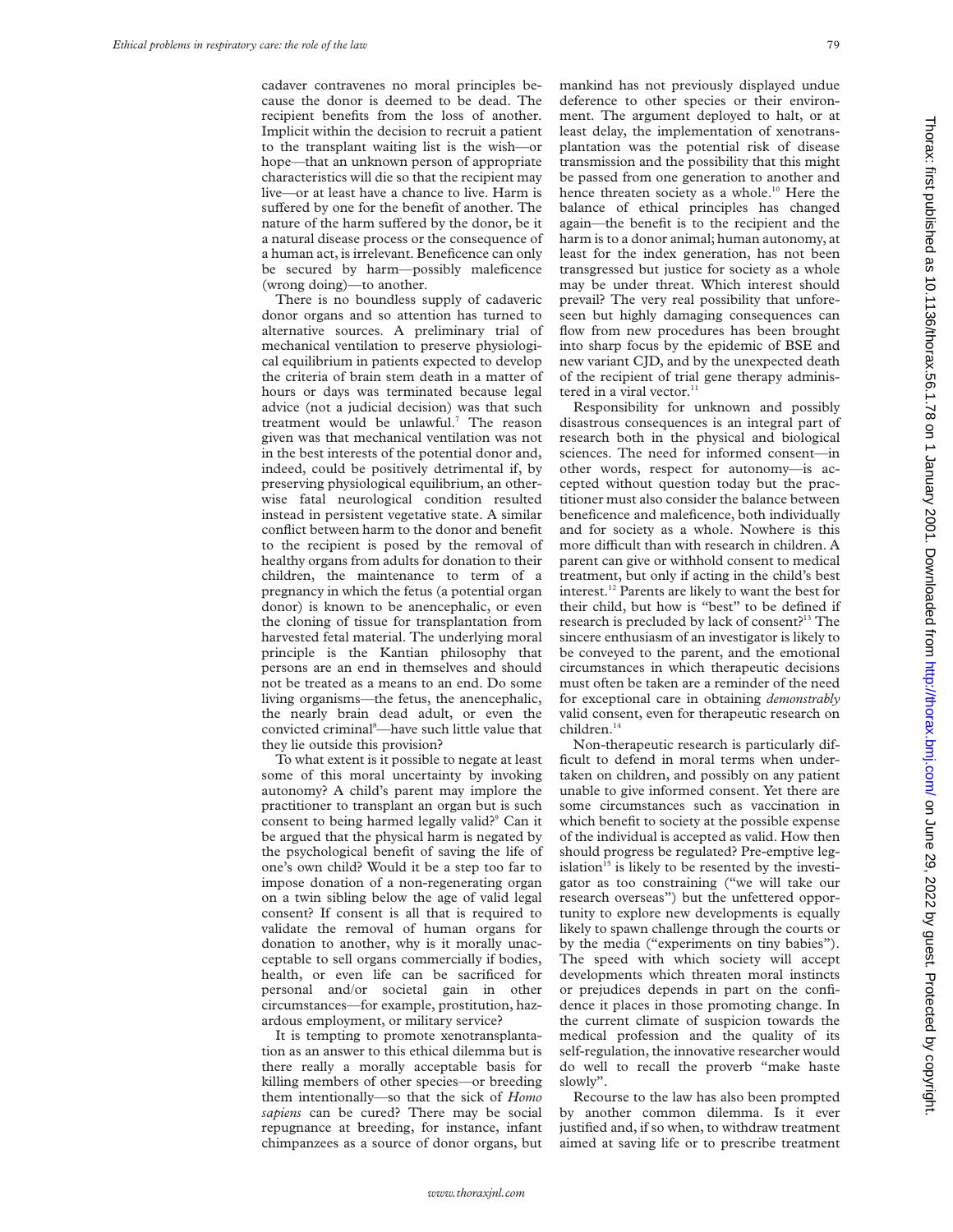which may shorten life? There are several reasons why these questions probably arise more frequently in the management of respiratory disease than in any other discipline. Isolated ventilatory failure in otherwise stable patients can exist in the long term without risk to the individual *provided* mechanical ventilation is continued. Death follows cessation of treatment in stark temporal proximity. A less immediate but well recognised link also exists between death and the use of opiates to relieve the symptoms of terminal illness. Death in these circumstances is likely to be characterised by obtundation, absence of coughing, and shallow respiration—features also seen with opiate overdose. The association between treatment and death is particularly clear when opiates are used to relieve dyspnoea—a symptom which is common in lung disease, distressing and difficult to alleviate.

Once again the principles of beneficence, non-maleficence, and autonomy of the *individual* are the basis for the ethical decision, but the probable end point of the decision—death of the patient—is a matter which could raise allegations of homicide. A series of decided cases has made English law clear on the point, although there is still widespread pressure for change.

An allegation of homicide will only succeed if it can be established beyond reasonable doubt that the act of the defendant caused the death, both as a matter of fact and of law. Causation of death as a matter of fact is determined by application of the "but for" test. But for the act of the defendant, would the patient have died? The test may be satisfied if, for example, death follows within a few minutes of cessation of mechanical ventilation. However, causation in law requires analysis of the sequence of factors leading to death and does not necessarily accept that the last was determinative. Thus, in considering the legality of withdrawing mechanical ventilation from a patient with severe Guillain-Barré disease, a New Zealand court held that the cause of death was the disease, not the cessation of treatment.<sup>16</sup> A similar view has been adopted in the English courts when considering appeals against convictions for murder or manslaughter where the victims had sustained severe cerebral damage and mechanical ventilation had been withdrawn.<sup>17</sup> The greatest difficulty in refuting a causal link between the withdrawal of treatment and subsequent death is when the patient is physiologically stable. Withdrawal of nutrition and hydration from a patient in persistent vegetative state is the prime example. The House of Lords has held that the provision of nutrition and hydration by "artificial" means—for example, a gastrostomy—*is* "medical treatment" and not merely basic humanitarian care. Their Lordships concluded that there is no legal obligation to provide treatment which is futile or not in the best interests of the individual, or to treat a person so obtunded as to have no best interests.18 However, the House was not prepared for this decision to form a precedent for subsequent decisions. Approval by the court should therefore be sought whenever

consideration is being given to the withdrawal of life sustaining treatment from a physiologically stable individual.<sup>19</sup>

The validity of prescribing treatment which may accelerate death has been handled on a different basis, again invoking the principles of the law of homicide. A conviction will only be obtained if it can be established beyond reasonable doubt that the defendant acted with a criminally culpable state of mind. Was there an intention to kill or cause serious injury? A man may intend to achieve an objective and set out to do so by whatever means lie within his power ("primary intent"). Intention must be carefully distinguished from motive. Intention is what the actor set out to achieve; motive is why he decides to do so. An intention to kill formulated in response to an honourable motive is no defence to a charge of murder. $20$ 

It is also possible at law to *presume* intention ("secondary intent") when a particular consequence is virtually certain and the actor is aware at the time of acting that this is so. The presumption can be rebutted on behalf of the practitioner accused of causing death by excessive opiate administration to the seriously ill by proving, to the satisfaction of the jury, that the intention was solely to relieve distress.<sup>21</sup> The contribution of opiates to the death is accepted on the basis of double effect-an unwanted consequence or effect accepted as a necessary concomitant of a desirable objective. In moral terms this reasoning is open to question—not least because extraneous but contemporaneous pressures may be operating at the time end of life decisions are taken—for example, in a busy intensive care unit.

Thus, the law may have helped to clarify the practitioner's legal duty but conflict still arises. 3 If there is a division of opinion on the futility of treatment, whose view should prevail? If practitioners are not obliged to institute or continue treatment which, in their bona fide clinical judgement is of no value, are they therefore justified in providing medication to relieve the perceived or anticipated distress of the dying patient, with or without his consent? Is it practical to obtain valid consent in the circumstances or would it create additional, unwarranted, and avoidable distress? At what point in an illness should the question be raised with the patient? What interval of time should be allowed to elapse before thought is given to the possibility of a change of mind? Greater use of living wills<sup>22</sup> or implementation of the recommendation that "treatment attorneys" could be appointed by a competent adult to take decisions on their behalf if they become too mentally impaired to do so for themselves $^{23}$ may help to avoid such conflict in the future.

The law has been described here as a practical means for "resolving" ethical conflicts in the sense that the law dictates what is and is not deemed to be acceptable practice. Sometimes, however, it is new law which creates the conflict. Reference has been made already to the recommendations of NICE, but health care providers are then left with the problem of how to allocate limited resources between competing needs when those requiring or requesting